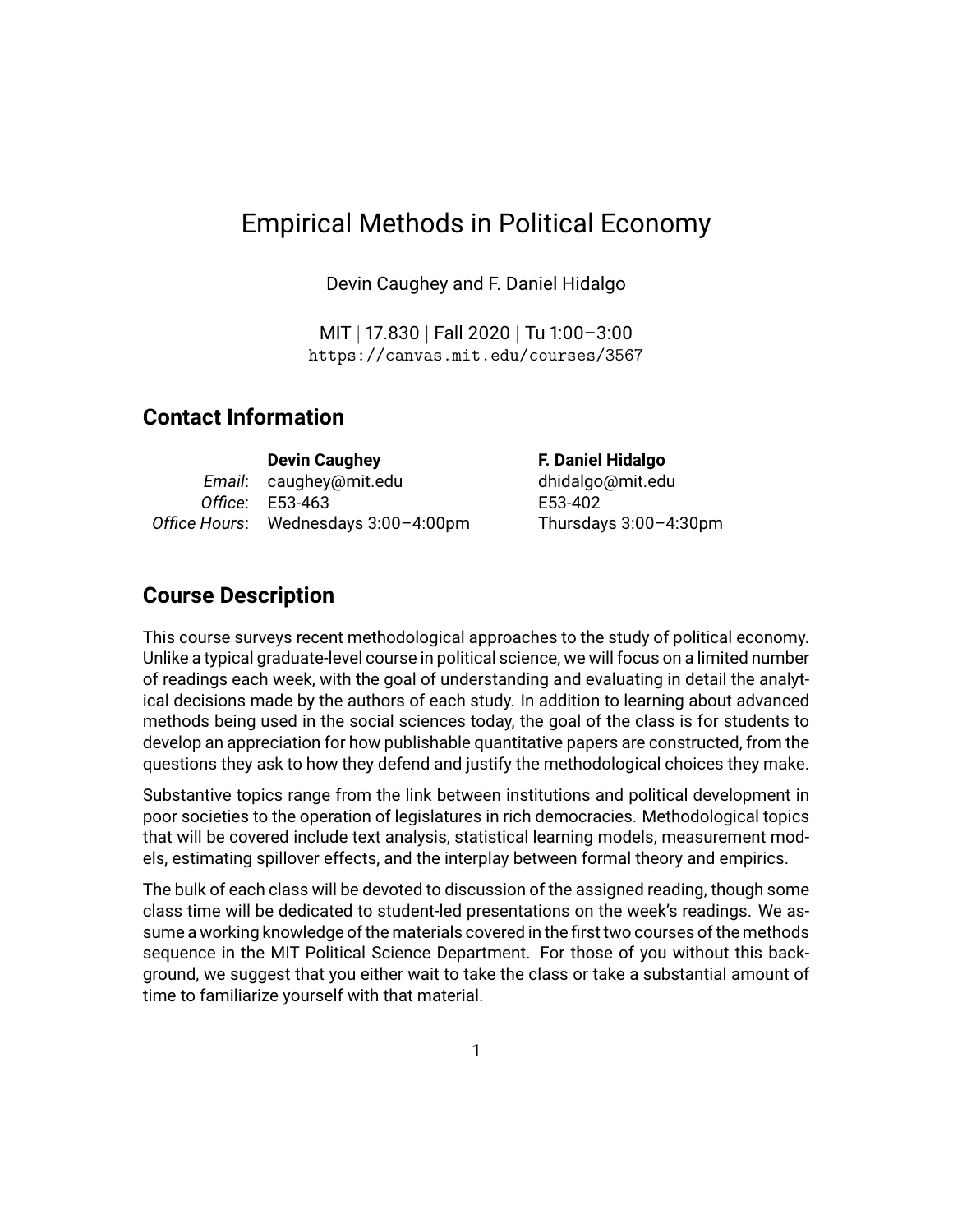#### **Expectations**

- *Class Discussion*: Because we assign 2–3 papers each week, we expect students to be prepared to discuss each paper in detail. To be prepared for class discussion, students should seek to understand every important analytical choice made in each paper to the best of their ability. This may mean reading the paper multiple times or consulting methodological references on the techniques used in the papers. We are happy to provide references for related material if students would like to better undersand the approaches used in the assigned reading. (*30% of the class grade*)
- *Weekly Reading Responses*: To facilitate discussion, each week each student will write a short memo based on the assigned reading. This memo should be at least two paragraphs, and it should focus on either the substantive or methodological claims of the papers. You are welcome to critically respond to the argument and evidence presented in the papers, but you can also use this space to discuss which aspects of the methodology are unclear or confusing. Given that many of the methodological approaches used in the papers are not standard in the discipline, it is perfectly reasonable to not fully understand the logic of their use or the details of their implementation. These memos are a good space to highlight the most challenging aspects of the papers so that we can focus class discussion on these points. If you are presenting in a given week, you do not need to submit a reading response. (*20% of the class grade*)

Please post the memos on to the appropriate week in the "Discussion" section of the Canvass class website under the appropriate discussion thread by 11:59pm Monday. The Discussion section can be found here: [https://canvas.mit.edu/courses/3567](https://canvas.mit.edu/courses/3567/discussion_topics)/ [discussion\\_topics](https://canvas.mit.edu/courses/3567/discussion_topics)

• *Class Presentations:* Students are expected to about 3 10–12 minute presentations during the semester. Each week two students will present, so presenters for any given week should divide the material to minimize overlap between the two presentations. For example, each student may present on a different paper or one presenter could focus on theory, while the other could focus on the empirical analysis.

These presentations are an opportunity to go more in depth on the topics covered in the class. The presentations should not summarize the week's papers, but rather should further educate the class on the data, theory, research designs, or methodological techniques used in the week's readings. Preparing an adequate presentation typically means reading and summarizing related methodological or substantive literature, analyzing replication datasets, or conducting simulations to illustrate the properties of techniques used in the papers. Because we expect considerable effort in preparing the presentation, we encourage you to start early. (*50% of the class grade*)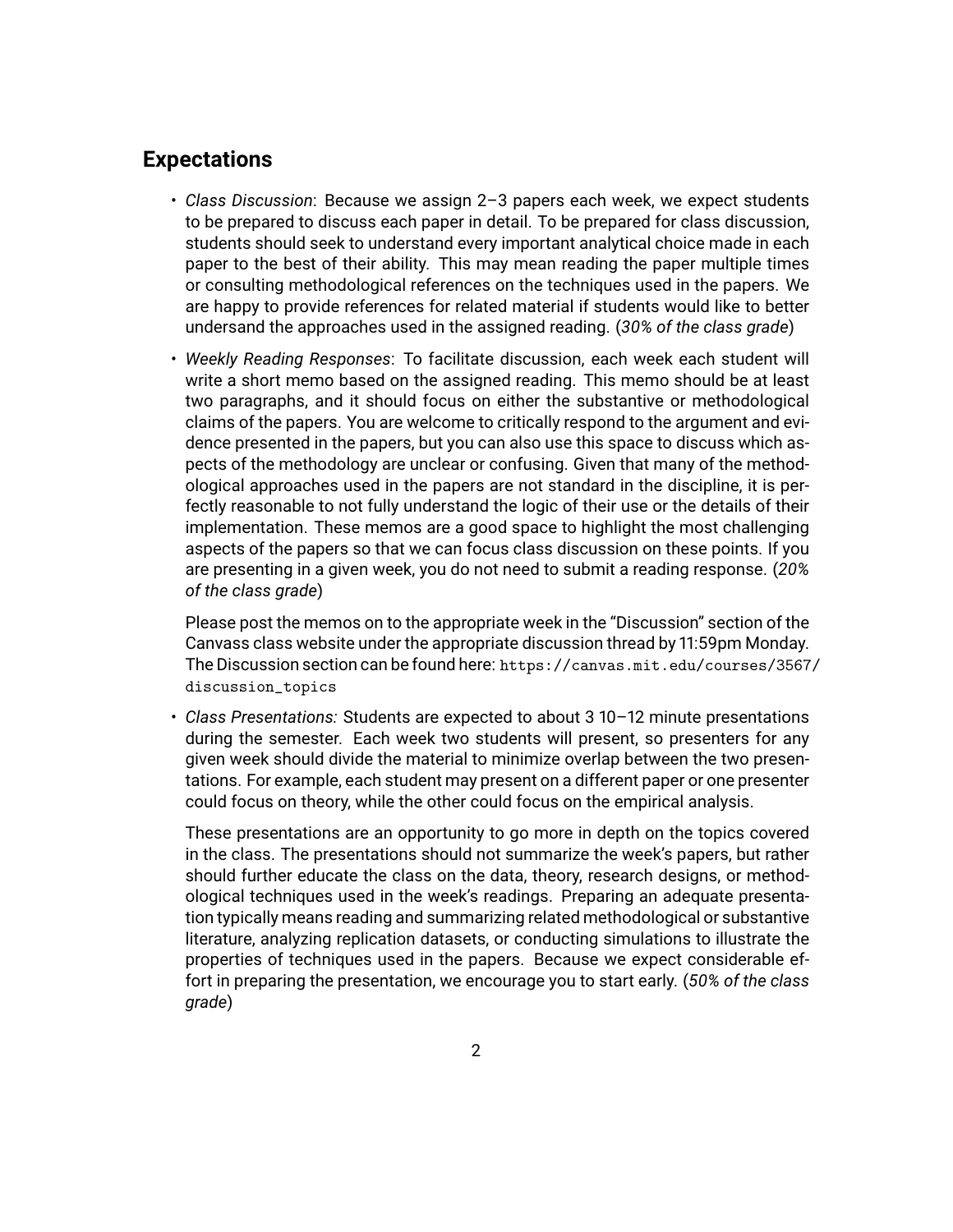#### **Semester Overview**

- **[I Warm-Up](#page-3-0)**
- **[1 September 1: Accountability](#page-3-1)**
- **[II Measurement](#page-3-2)**
- **[2 September 8: Choices as Data](#page-3-3)**
- **[3 September 15: Text as Data](#page-3-4)**
- **[4 September 22: Images and Audio as Data](#page-4-0)**
- **[III Causal Inference](#page-4-1)**
- **[5 September 29: Causal Inference with Noisy Measures](#page-4-2)**
- **[6 October 6: Shoe Leather and Causal Inference](#page-5-0)**

**[October 13: NO CLASS \(Columbus/Indigenous Peoples Day\)](#page-5-0)**

- **[7 October 20: Causal Inference and Historical Legacies](#page-5-1)**
- **[8 October 27: Machine Learning and Causal Inference](#page-5-2)**
- **[9 November 3: Interpretation of Causal Estimates](#page-5-3)**
- **[IV Causal Structure](#page-6-0)**
- **[10 November 10: Networks and Interference](#page-6-1)**
- **[11 November 17: Causal Graphs](#page-6-2)**
- **[November 24: NO CLASS \(Thanksgiving\)](#page-6-2)**
- **[12 December 1: Empirical Implications of Formal Models](#page-7-0)**
- **[13 December 8: Structural Models](#page-7-1)**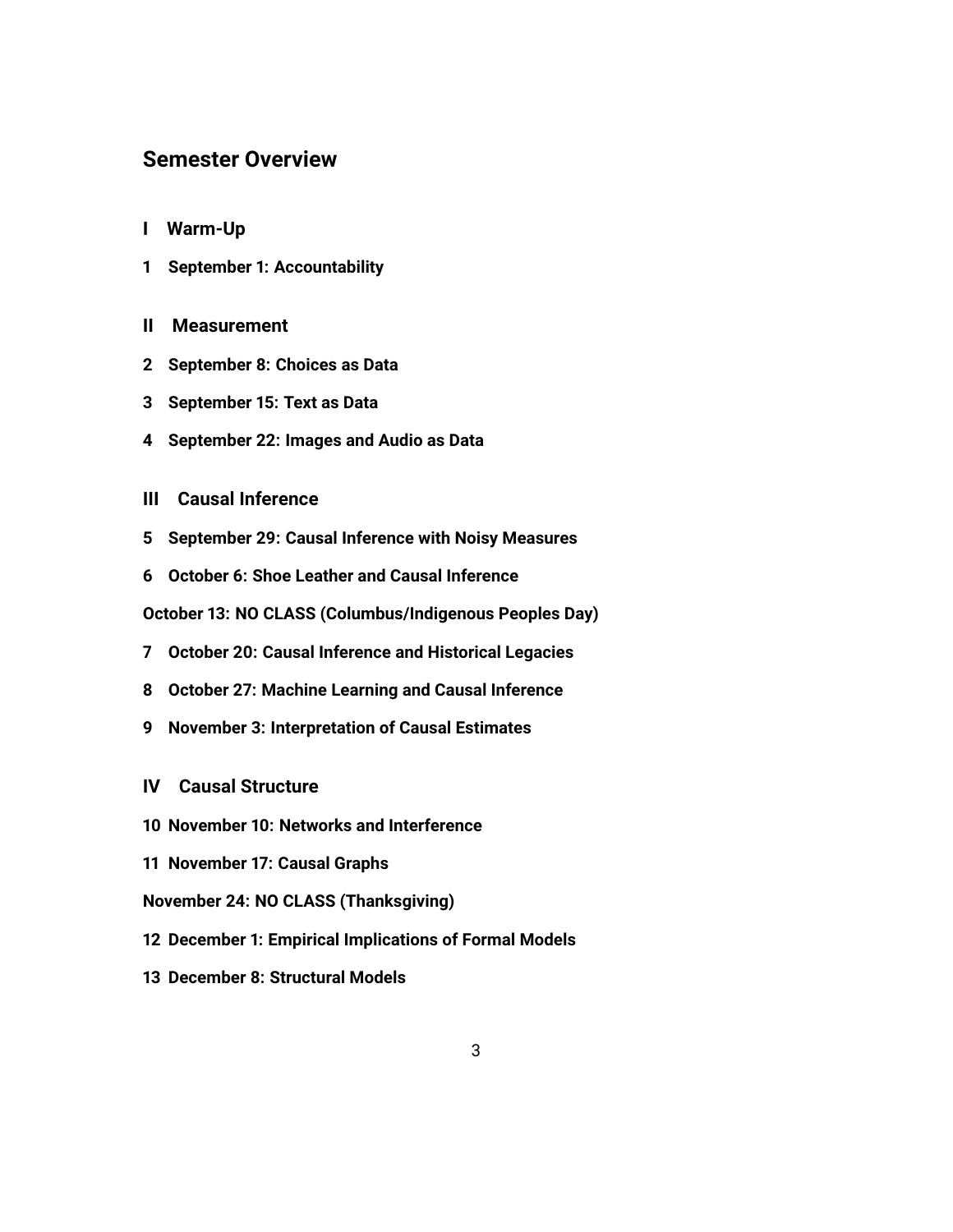## **Course Schedule**

<span id="page-3-0"></span>**Part I**

# **Warm-Up**

## <span id="page-3-1"></span>**1 September 1: Accountability**

#### **Required Readings**

- PDF James M. Snyder Jr. and David Strömberg. 2010. "Press Coverage and Political Accountability." *Journal of Political Economy* 118 (2): 355–408
- $\cdot$  PDF Lucy Martin and Pia J. Raffler. 2020. "Fault Lines: The Effects of Bureaucratic Power on Electoral Accountability." *American Journal of Political Science.* Pre-published. doi:[10.1111/ajps.12530](http://dx.doi.org/10.1111/ajps.12530)

## <span id="page-3-2"></span>**Part II**

## **Measurement**

## <span id="page-3-3"></span>**2 September 8: Choices as Data**

- PDF David A. Bateman, Joshua D. Clinton, and John S. Lapinski. 2017. "A House Divided? Roll Calls, Polarization, and Policy Differences in the U.S. House, 1877–2011." *American Journal of Political Science* 61 (3): 698–714
- <span id="page-3-4"></span>• PDF Adam Bonica. 2018. "Inferring Roll-Call Scores from Campaign Contributions Using Supervised Machine Learning." *American Journal of Political Science* 62 (4): 830–848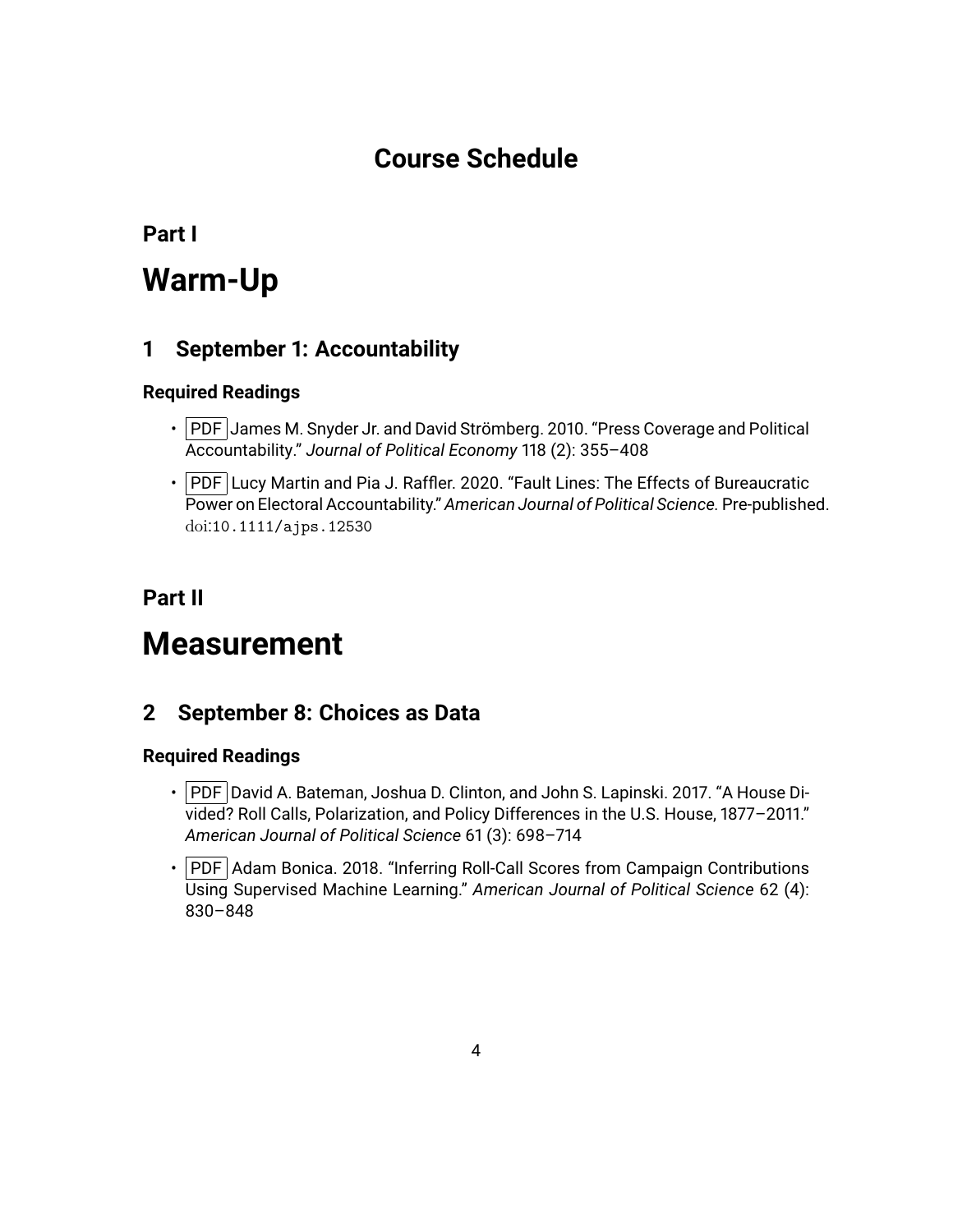## **3 September 15: Text as Data**

#### **Required Readings**

- PDF Pamela Ban et al. 2018. "How Newspapers Reveal Political Power." *Political Science Research and Methods* 21:1–18
- WEB Elliott Ash, Daniel L. Chen, and Suresh Naidu. 2020. "Ideas Have Consequences: The Impact of Law and Economics on American Justice." Working Paper. [https :](https://elliottash.com/wp-content/uploads/2020/04/ash-chen-naidu-2020-04-17.pdf) [//elliottash.com/wp-content/uploads/2020/04/ash-chen-naidu-2020-04-](https://elliottash.com/wp-content/uploads/2020/04/ash-chen-naidu-2020-04-17.pdf) [17.pdf](https://elliottash.com/wp-content/uploads/2020/04/ash-chen-naidu-2020-04-17.pdf)

## <span id="page-4-0"></span>**4 September 22: Images and Audio as Data**

#### **Required Readings**

- $\cdot$  PDF Francisco Cantú. 2019. "The Fingerprints of Fraud: Evidence from Mexico's 1988 Presidential Election." *American Political Science Review* 113 (3): 710–726
- $\cdot$  | WEB | Dean Knox and Christopher Lucas. 2020. "A Dynamic Model of Speech for the Social Sciences." *American Political Science Review* (May 1). [http://christopherl](http://christopherlucas.org/files/PDFs/mass.pdf) [ucas.org/files/PDFs/mass.pdf](http://christopherlucas.org/files/PDFs/mass.pdf)

## <span id="page-4-1"></span>**Part III**

# **Causal Inference**

## <span id="page-4-2"></span>**5 September 29: Causal Inference with Noisy Measures**

- PDF Andrew B. Hall. 2015. "What Happens When Extremists Win Primaries?" Amer*ican Political Science Review* 109 (1): 18–42
- PDF Raj Chetty and Nathaniel Hendren. 2018a. "The Impacts of Neighborhoods on Intergenerational Mobility I: Childhood Exposure Effects." *Quarterly Journal of Economics* 133 (3): 1107–1162
- $\cdot$  PDF Raj Chetty and Nathaniel Hendren. 2018b. "The Impacts of Neighborhoods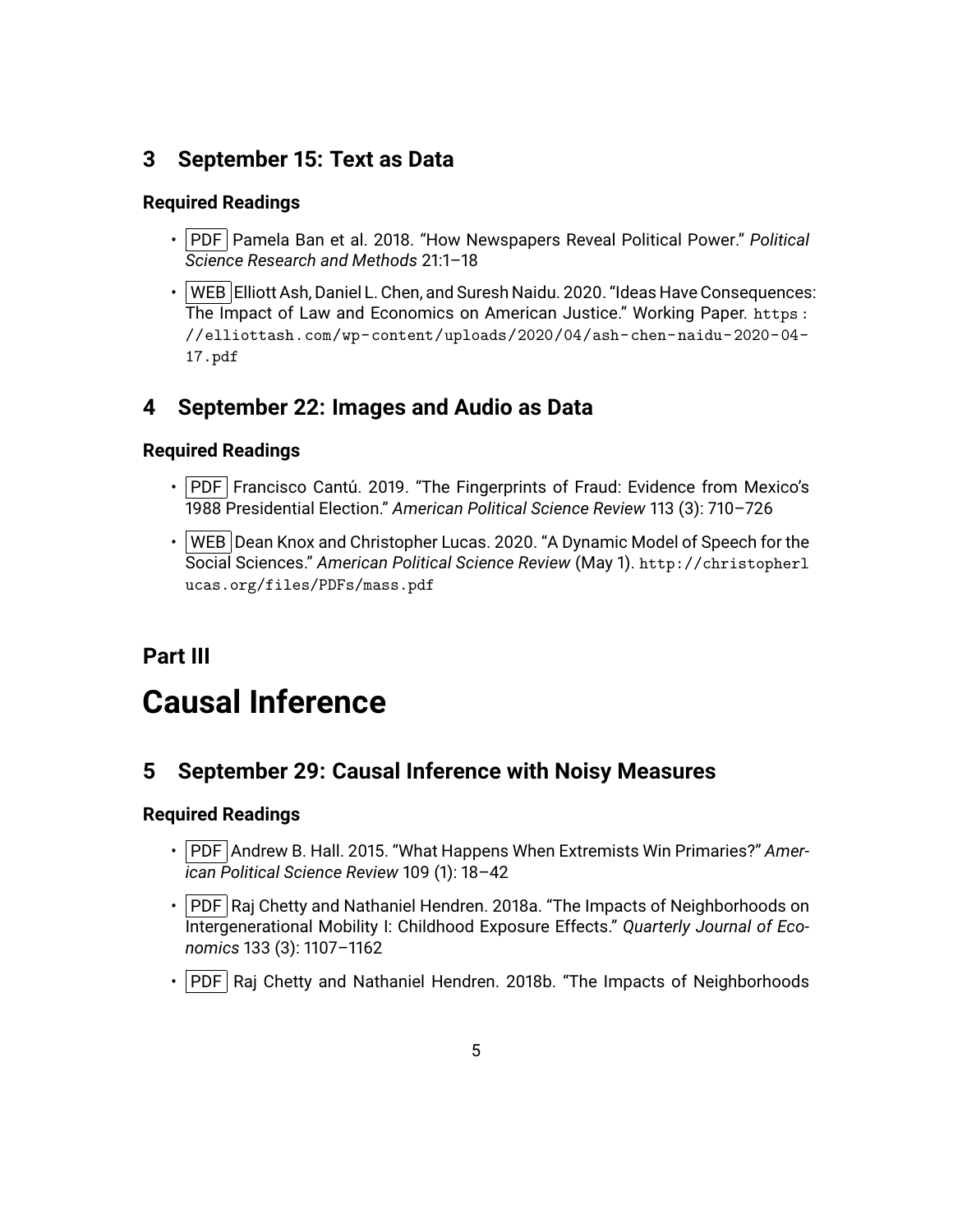on Intergenerational Mobility II: County-Level Estimates." *Quarterly Journal of Economics* 133 (3): 1163–1228

## <span id="page-5-0"></span>**6 October 6: Shoe Leather and Causal Inference**

#### **Required Readings**

- PDF Melissa Dell and Pablo Querubin. 2017. "Nation Building Through Foreign Intervention: Evidence from Discontinuities in Military Strategies." *The Quarterly Journal of Economics* 133 (2): 701–764
- $\cdot$  PDF Carolyn Abott and Asya Magazinnik. 2020. "At-Large Elections and Minority Representation in Local Government." *American Journal of Political Science* 64 (3): 717–733

## **October 13: NO CLASS (Columbus/Indigenous Peoples Day)**

## <span id="page-5-1"></span>**7 October 20: Causal Inference and Historical Legacies**

#### **Required Readings**

- PDF Avidit Acharya, Matthew Blackwell, and Maya Sen. 2016. "The Political Legacy of American Slavery." *Journal of Politics* 78 (3): 621–641
- PDF Vasiliki Fouka. 2020. "Backlash: The Unintended Effects of Language Prohibition in U.S. Schools after World War I." *Review of Economic Studies* 87 (1): 204– 239
- PDF Morgan Kelly. 2019. "The Standard Errors of Persistance." UCD Centre for Economic Research, Working Paper Series, June. [https://www.ucd.ie/economics/](https://www.ucd.ie/economics/t4media/WP19_13.pdf) [t4media/WP19\\_13.pdf](https://www.ucd.ie/economics/t4media/WP19_13.pdf)

## <span id="page-5-2"></span>**8 October 27: Machine Learning and Causal Inference**

- PDF Cyrus Samii, Laura Paler, and Sarah Zukerman Daly. 2016. "Retrospective Causal Inference with Machine Learning Ensembles: An Application to Anti-recidivism Policies in Colombia." *Political Analysis* 24 (4): 434–456
- <span id="page-5-3"></span> $\cdot$  WEB Soren R. Künzel et al. 2019. "Meta-learners for Estimating Heterogeneous Treatment Effects using Machine Learning." April 25. arXiv: [1706.03461](https://arxiv.org/abs/1706.03461)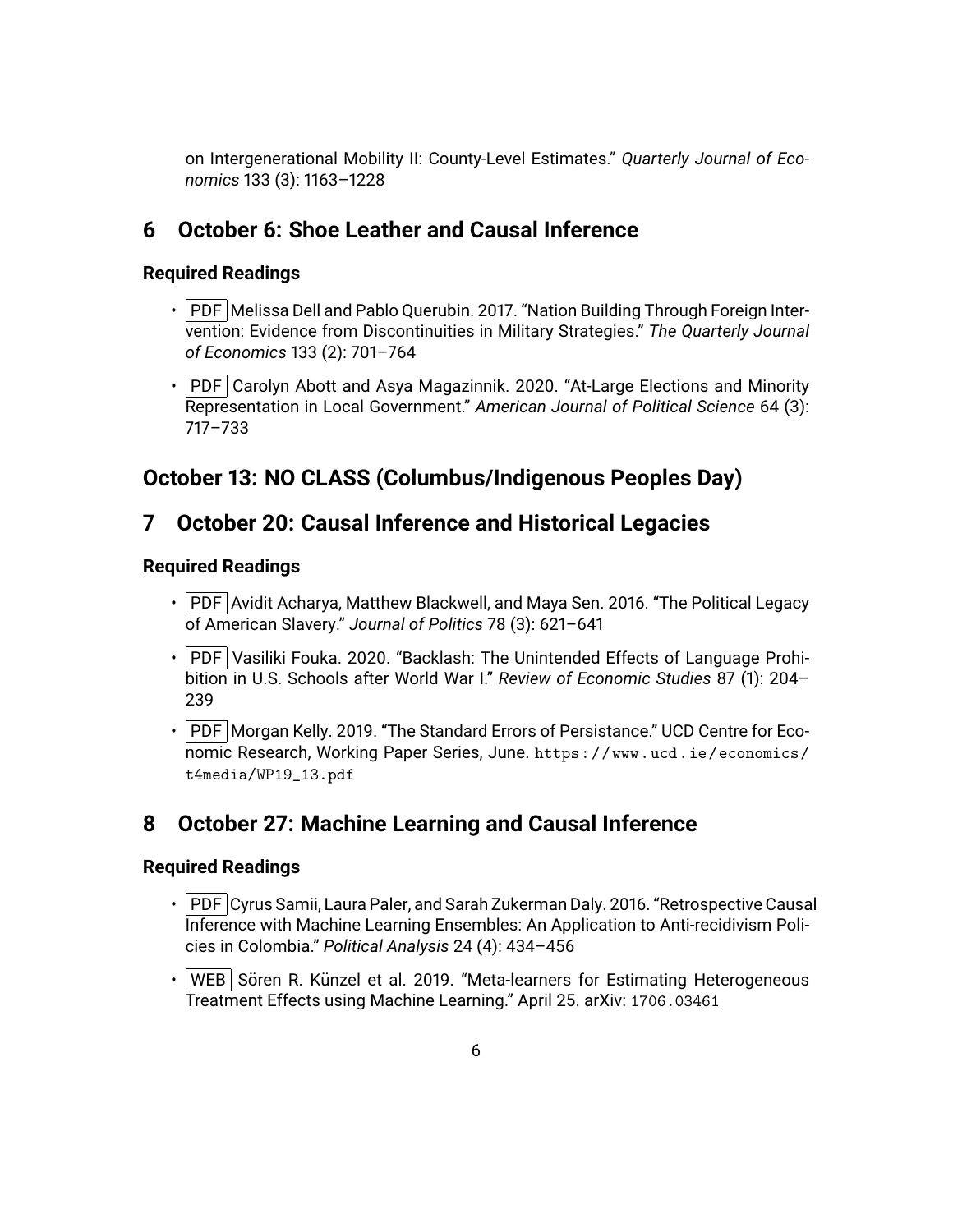## **9 November 3: Interpretation of Causal Estimates**

#### **Required Readings**

- $\cdot$  PDF Jasjeet S. Sekhon and Rocio Titiunik. 2012. "When Natural Experiments Are Neither Natural nor Experiments." *American Political Science Review* 106 (1): 35–57
- $\cdot$  PDF Ethan Bueno de Mesquita and Scott A. Tyson. 2020. "The Commensurability Problem: Conceptual Difficulties in Estimating the Effect of Behavior on Behavior." *American Political Science Review* 114 (2): 375–391

## <span id="page-6-0"></span>**Part IV**

# **Causal Structure**

## <span id="page-6-1"></span>**10 November 10: Networks and Interference**

#### **Required Readings**

- PDF Jake Bowers, Mark M. Fredrickson, and Costas Panagopoulos. 2013. "Reasoning about Interference Between Units: A General Framework." *Political Analysis* 21 (1): 97–124
- PDF Jennifer M. Larson and Janet I. Lewis. 2017. "Ethnic Networks." *American Journal of Political Science* 61 (2): 350–364

## <span id="page-6-2"></span>**11 November 17: Causal Graphs**

- PDF Adam N. Glynn and Konstantin Kashin. 2017. "Front-Door Difference-in-Differences Estimators." *American Journal of Political Science* 61 (4): 989–1002
- $\cdot$  PDF Dean Knox, Will Lowe, and Jonathan Mummolo. 2020. "Administrative Records Mask Racially Biased Policing." *American Political Science Review:* 1–19. Pre-published. doi:[10.1017/s0003055420000039](http://dx.doi.org/10.1017/s0003055420000039)
- WEB Johann Gaebler et al. 2020. "Deconstructing Claims of Post-Treatment Bias in Observational Studies of Discrimination." June 22. arXiv: [2006.12460](https://arxiv.org/abs/2006.12460)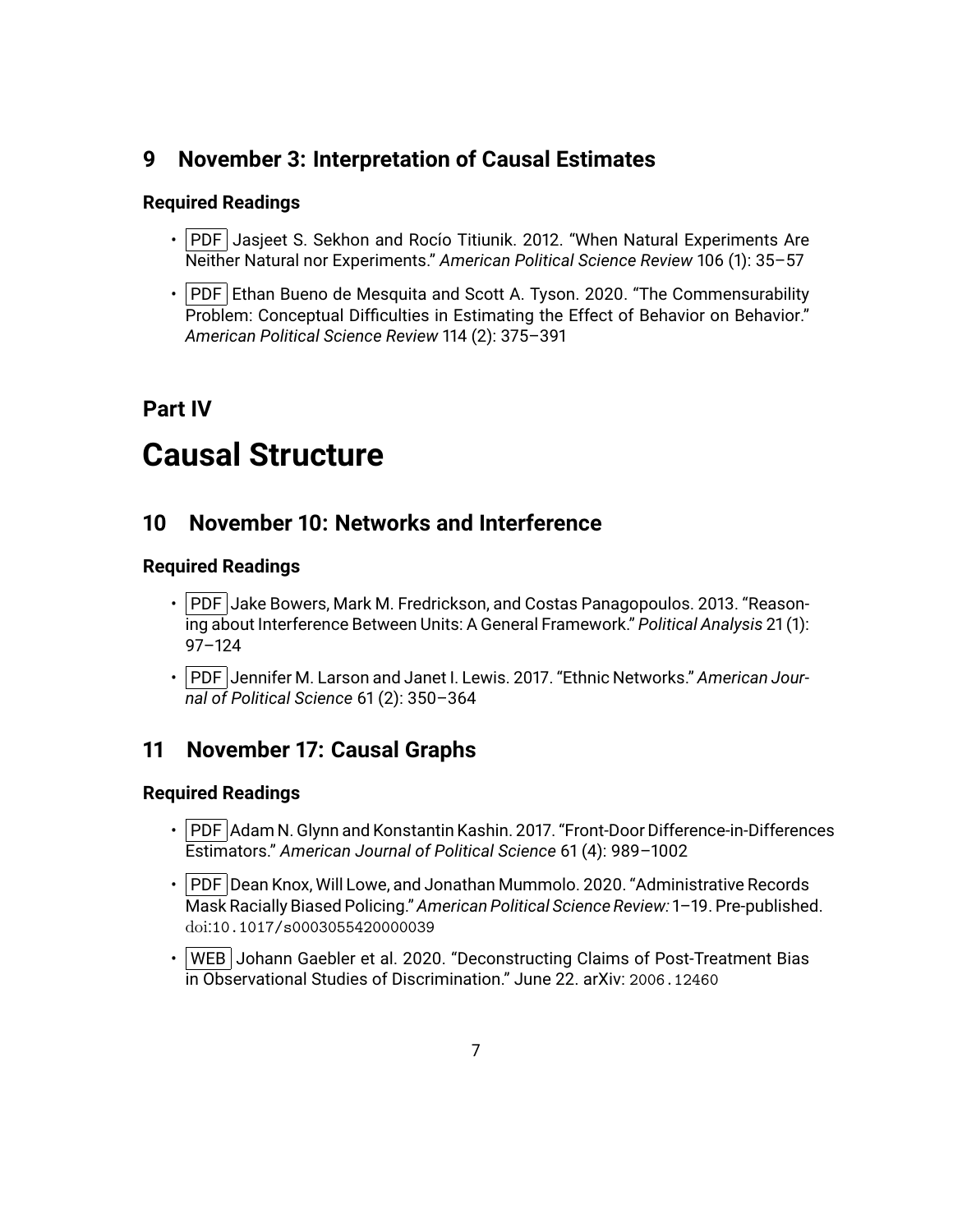## **November 24: NO CLASS (Thanksgiving)**

## <span id="page-7-0"></span>**12 December 1: Empirical Implications of Formal Models**

#### **Required Readings**

- $\cdot$  PDF Marko Klačnja and Rocio Titiunik. 2017. "The Incumbency Curse: Weak Parties, Term Limits, and Unfulfilled Accountability." *American Political Science Review* 111 (1): 129–148
- $\cdot$  PDF Timothy Besley et al. 2017. "Gender Quotas and the Crisis of the Mediocre Man: Theory and Evidence from Sweden." *American Economic Review* 107 (8): 2204–2242

## <span id="page-7-1"></span>**13 December 8: Structural Models**

#### **Required Readings**

- PDF Patrick Kline and Enrico Moretti. 2014. "Local Economic Development, Agglomeration Economies, and the Big Push: 100 Years of Evidence from the Tennessee Valley Authority." *Quarterly Journal of Economics* 129 (1): 275–331
- WEB Federico Huneeus and In Song Kim. 2019. "The Effects of Firms' Lobbying on Resource Misallocation." Working paper. [http://web.mit.edu/insong/www/pdf/](http://web.mit.edu/insong/www/pdf/misallocation.pdf) [misallocation.pdf](http://web.mit.edu/insong/www/pdf/misallocation.pdf)

This syllabus was last modified on August 25, 2020.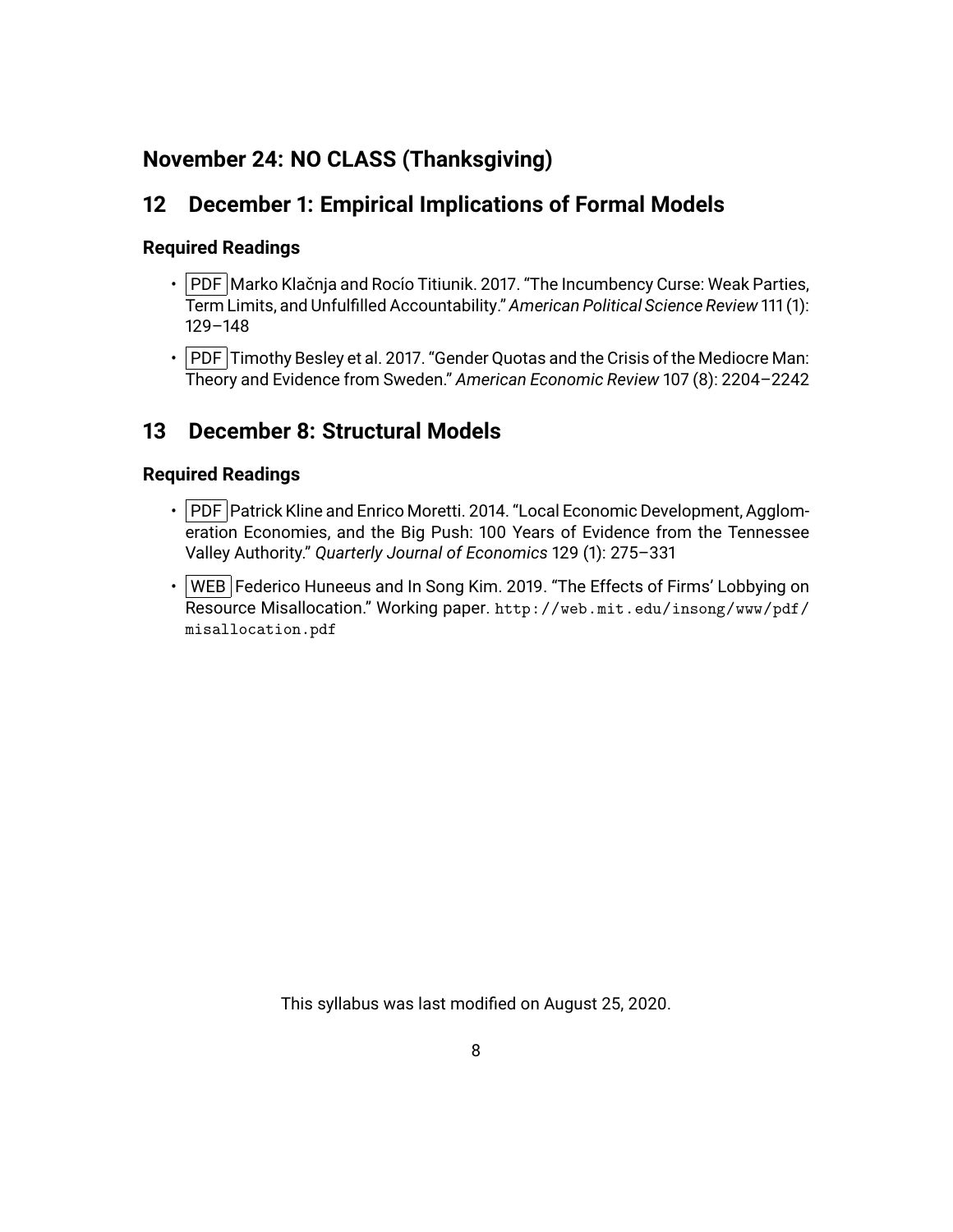#### **References**

- Abott, Carolyn, and Asya Magazinnik. 2020. "At-Large Elections and Minority Representation in Local Government." *American Journal of Political Science* 64 (3): 717–733.
- Acharya, Avidit, Matthew Blackwell, and Maya Sen. 2016. "The Political Legacy of American Slavery." *Journal of Politics* 78 (3): 621–641.
- Ash, Elliott, Daniel L. Chen, and Suresh Naidu. 2020. "Ideas Have Consequences: The Impact of Law and Economics on American Justice." Working Paper. [https://elliott](https://elliottash.com/wp-content/uploads/2020/04/ash-chen-naidu-2020-04-17.pdf) [ash.com/wp-content/uploads/2020/04/ash-chen-naidu-2020-04-17.pdf](https://elliottash.com/wp-content/uploads/2020/04/ash-chen-naidu-2020-04-17.pdf).
- Ban, Pamela, Alexander Fouirnaies, Andrew B. Hall, and James M. Snyder Jr. 2018. "How Newspapers Reveal Political Power." *Political Science Research and Methods* 21:1–18.
- Bateman, David A., Joshua D. Clinton, and John S. Lapinski. 2017. "A House Divided? Roll Calls, Polarization, and Policy Differences in the U.S. House, 1877–2011." *American Journal of Political Science* 61 (3): 698–714.
- Besley, Timothy, Olle Folke, Torsten Persson, and Johanna Rickne. 2017. "Gender Quotas and the Crisis of the Mediocre Man: Theory and Evidence from Sweden." *American Economic Review* 107 (8): 2204–2242.
- Bonica, Adam. 2018. "Inferring Roll-Call Scores from Campaign Contributions Using Supervised Machine Learning." *American Journal of Political Science* 62 (4): 830–848.
- Bowers, Jake, Mark M. Fredrickson, and Costas Panagopoulos. 2013. "Reasoning about Interference Between Units: A General Framework." *Political Analysis* 21 (1): 97–124.
- Bueno de Mesquita, Ethan, and Scott A. Tyson. 2020. "The Commensurability Problem: Conceptual Difficulties in Estimating the Effect of Behavior on Behavior." *American Political Science Review* 114 (2): 375–391.
- Cantú, Francisco. 2019. "The Fingerprints of Fraud: Evidence from Mexico's 1988 Presidential Election." *American Political Science Review* 113 (3): 710–726.
- Chetty, Raj, and Nathaniel Hendren. 2018a. "The Impacts of Neighborhoods on Intergenerational Mobility I: Childhood Exposure Effects." *Quarterly Journal of Economics* 133 (3): 1107–1162.
	- . 2018b. "The Impacts of Neighborhoods on Intergenerational Mobility II: County-Level Estimates." *Quarterly Journal of Economics* 133 (3): 1163–1228.
- Dell, Melissa, and Pablo Querubin. 2017. "Nation Building Through Foreign Intervention: Evidence from Discontinuities in Military Strategies." *The Quarterly Journal of Economics* 133 (2): 701–764.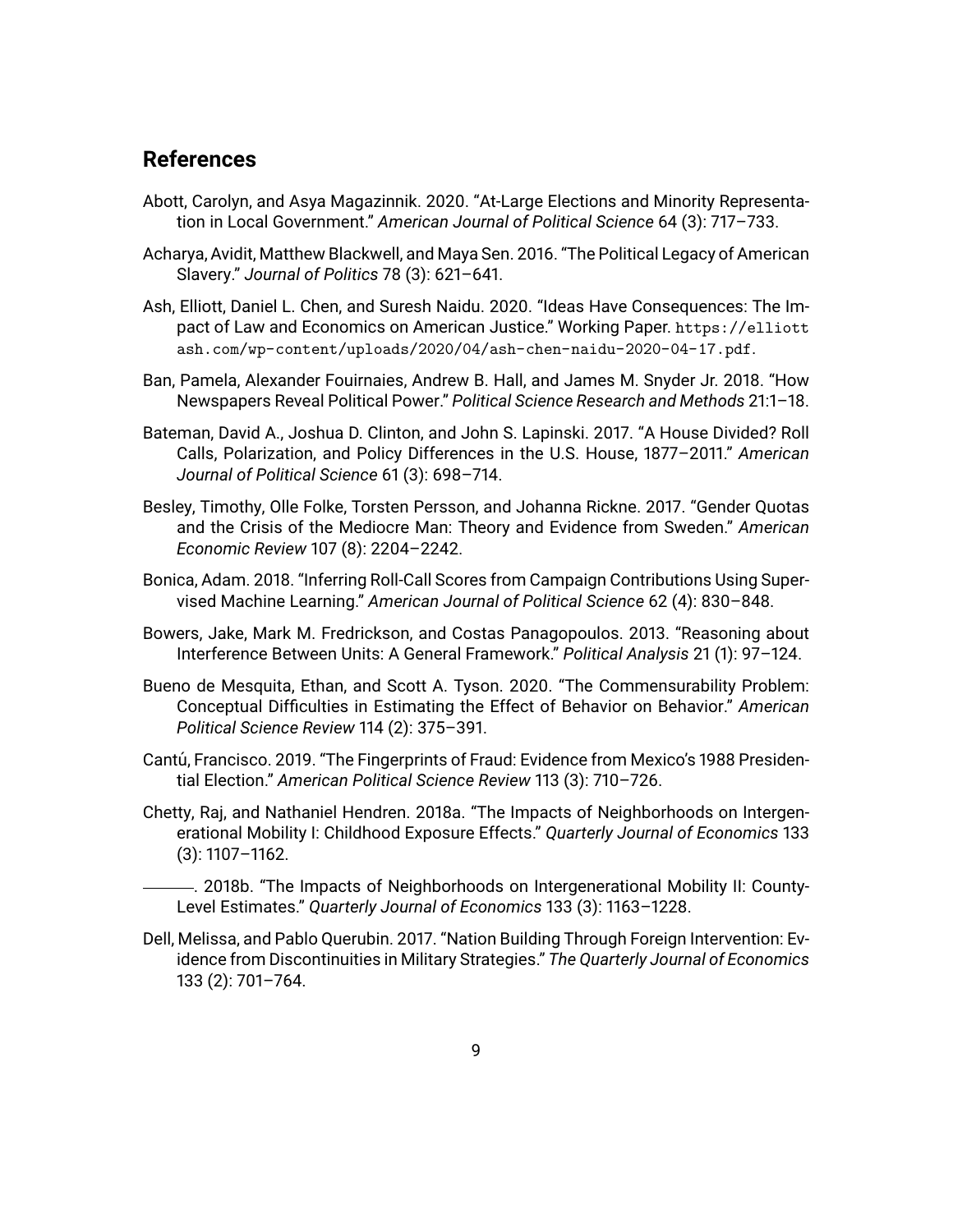- Fouka, Vasiliki. 2020. "Backlash: The Unintended Effects of Language Prohibition in U.S. Schools after World War I." *Review of Economic Studies* 87 (1): 204–239.
- Gaebler, Johann, William Cai, Guillaume Basse, Ravi Shroff, Sharad Goel, and Jennifer Hill. 2020. "Deconstructing Claims of Post-Treatment Bias in Observational Studies of Discrimination." June 22. arXiv: [2006.12460](https://arxiv.org/abs/2006.12460).
- Glynn, Adam N., and Konstantin Kashin. 2017. "Front-Door Difference-in-Differences Estimators." *American Journal of Political Science* 61 (4): 989–1002.
- Hall, Andrew B. 2015. "What Happens When Extremists Win Primaries?" *American Political Science Review* 109 (1): 18–42.
- Huneeus, Federico, and In Song Kim. 2019. "The Effects of Firms' Lobbying on Resource Misallocation." Working paper. [http://web.mit.edu/insong/www/pdf/misallocat](http://web.mit.edu/insong/www/pdf/misallocation.pdf) [ion.pdf](http://web.mit.edu/insong/www/pdf/misallocation.pdf).
- Kelly, Morgan. 2019. "The Standard Errors of Persistance." UCD Centre for Economic Research, Working Paper Series, June. [https : / / www . ucd . ie / economics / t4media /](https://www.ucd.ie/economics/t4media/WP19_13.pdf) [WP19\\_13.pdf](https://www.ucd.ie/economics/t4media/WP19_13.pdf).
- Klačnja, Marko, and Rocío Titiunik. 2017. "The Incumbency Curse: Weak Parties, Term Limits, and Unfulfilled Accountability." *American Political Science Review* 111 (1): 129–148.
- Kline, Patrick, and Enrico Moretti. 2014. "Local Economic Development, Agglomeration Economies, and the Big Push: 100 Years of Evidence from the Tennessee Valley Authority." *Quarterly Journal of Economics* 129 (1): 275–331.
- Knox, Dean, Will Lowe, and Jonathan Mummolo. 2020. "Administrative Records Mask Racially Biased Policing." *American Political Science Review:* 1–19. Pre-published. doi:[10.1017](http://dx.doi.org/10.1017/s0003055420000039) [/s0003055420000039](http://dx.doi.org/10.1017/s0003055420000039).
- Knox, Dean, and Christopher Lucas. 2020. "A Dynamic Model of Speech for the Social Sciences." *American Political Science Review* (May 1). [http://christopherlucas.org/](http://christopherlucas.org/files/PDFs/mass.pdf) [files/PDFs/mass.pdf](http://christopherlucas.org/files/PDFs/mass.pdf).
- Künzel, Sören R., Jasjeet S. Sekhon, Peter J. Bickel, and Bin Yu. 2019. "Meta-learners for Estimating Heterogeneous Treatment Effects using Machine Learning." April 25. arXiv: [1706.03461](https://arxiv.org/abs/1706.03461).
- Larson, Jennifer M., and Janet I. Lewis. 2017. "Ethnic Networks." *American Journal of Political Science* 61 (2): 350–364.
- Martin, Lucy, and Pia J. Raffler. 2020. "Fault Lines: The Effects of Bureaucratic Power on Electoral Accountability." *American Journal of Political Science.* Pre-published. doi:[10.](http://dx.doi.org/10.1111/ajps.12530) [1111/ajps.12530](http://dx.doi.org/10.1111/ajps.12530).